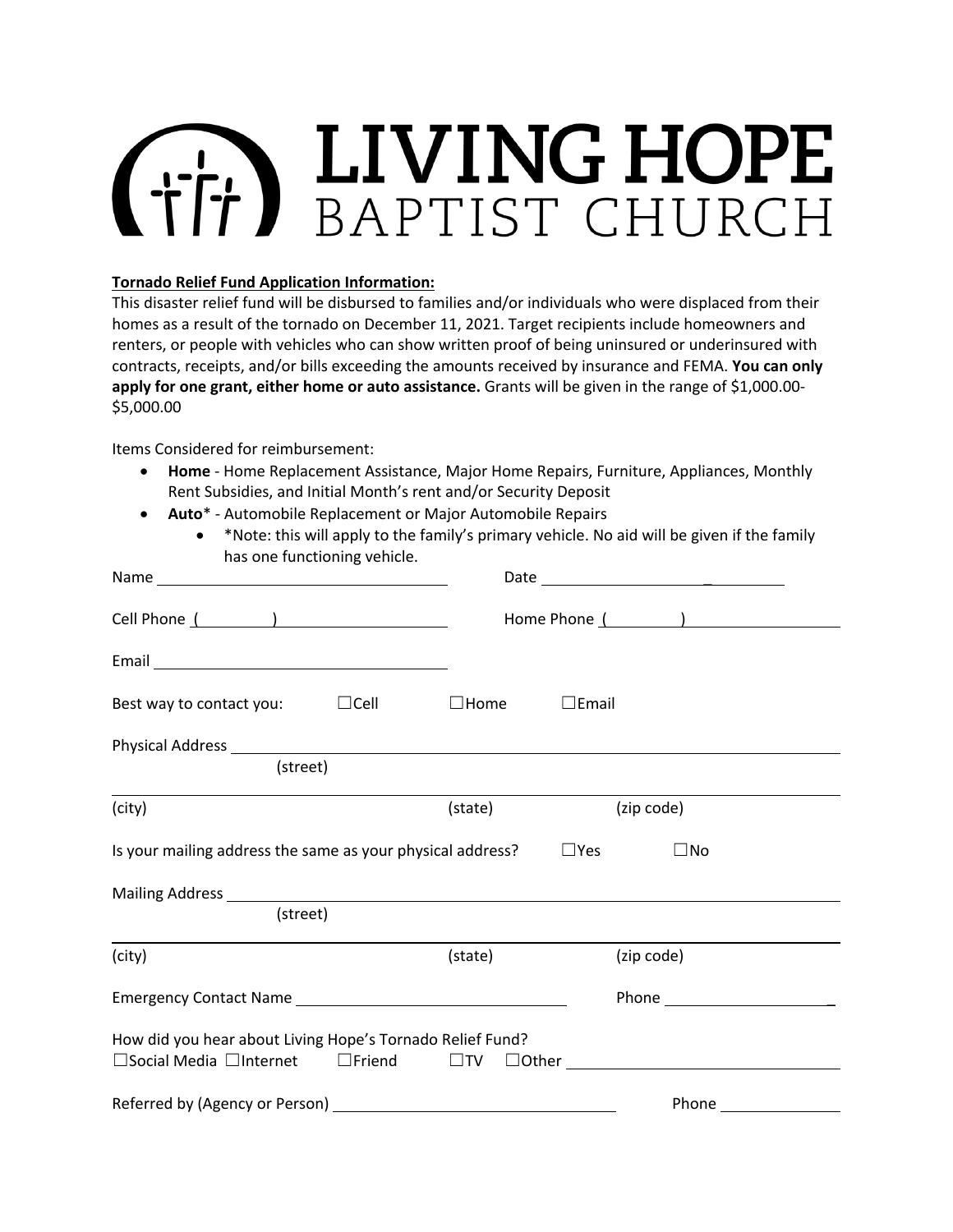# **Financial Information**

*Please complete the following for all members of the household. Please list ALL income sources (Employer, Social Security, SSI, Annuities, FEMA, AFDC, VA Benefits, Disabilities, Child Support, Pensions, Medicare, Medicaid, Etc.). Attach additional sheets for further explanations of any items if needed.*

| Name of ALL Household<br>Members | Relationship to<br>Applicant | <b>DOB</b> | Income Source | <b>Gross Monthly</b><br>Income    |
|----------------------------------|------------------------------|------------|---------------|-----------------------------------|
|                                  |                              |            |               |                                   |
|                                  |                              |            |               |                                   |
|                                  |                              |            |               |                                   |
|                                  |                              |            |               |                                   |
|                                  |                              |            |               |                                   |
|                                  |                              |            |               |                                   |
|                                  |                              |            |               |                                   |
|                                  |                              |            |               |                                   |
|                                  |                              |            |               | <b>Total Household</b><br>Income: |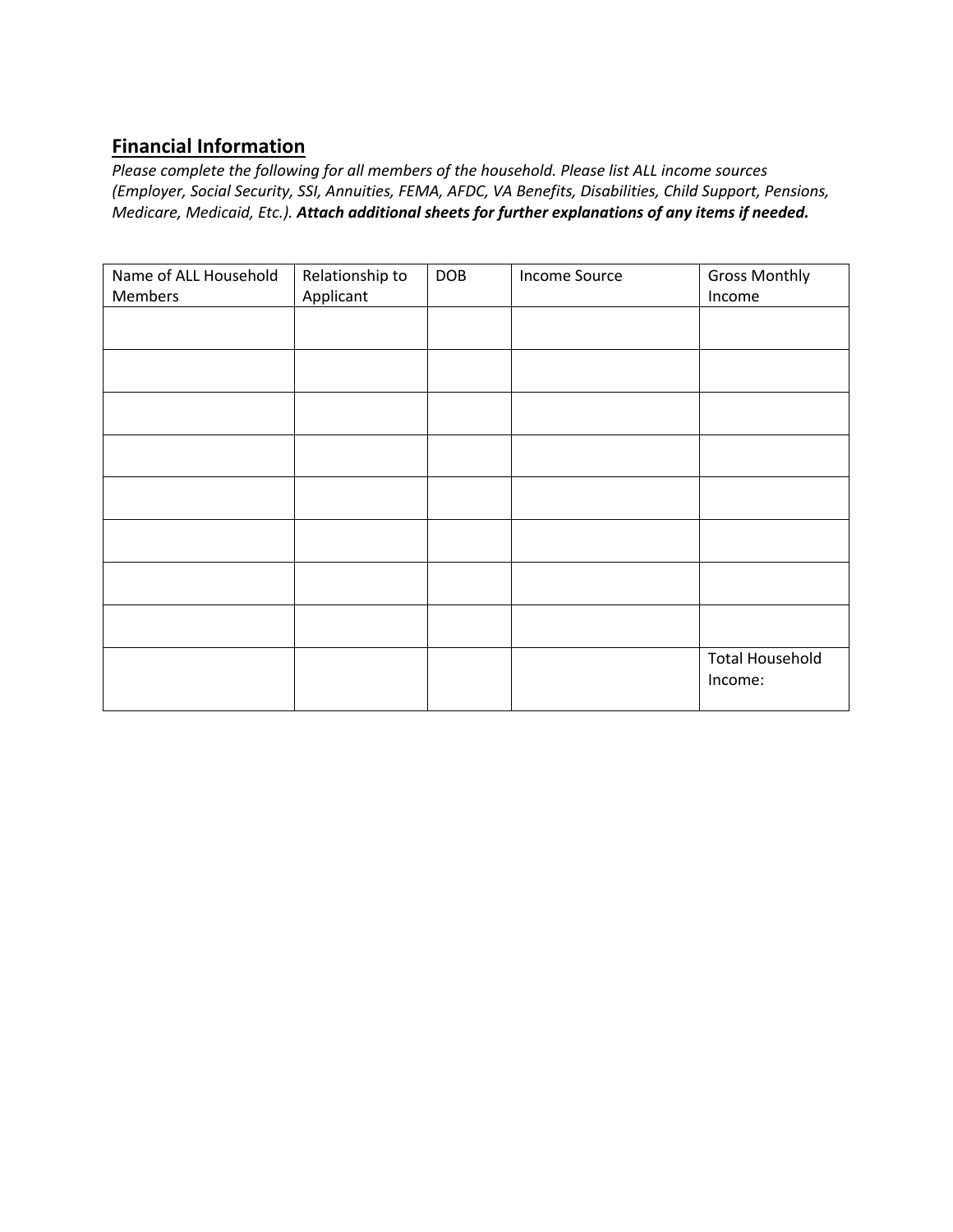## **Household Information**

*Only fill out this section if applying for home assistance.* 

| Age of home or year built _____________                                                                                                                                                                                                                   |                            |                               |                                                   |                                                     |
|-----------------------------------------------------------------------------------------------------------------------------------------------------------------------------------------------------------------------------------------------------------|----------------------------|-------------------------------|---------------------------------------------------|-----------------------------------------------------|
| Do you $\square$ own or $\square$ rent your home?                                                                                                                                                                                                         |                            |                               | Do you $\square$ own or $\square$ rent your land? |                                                     |
|                                                                                                                                                                                                                                                           |                            |                               |                                                   |                                                     |
|                                                                                                                                                                                                                                                           |                            |                               |                                                   |                                                     |
| (street)                                                                                                                                                                                                                                                  |                            |                               |                                                   |                                                     |
| (city)                                                                                                                                                                                                                                                    | (state)                    |                               | (zip code)                                        |                                                     |
| Applicant has lived at the residence for ___________years and _______________ months.                                                                                                                                                                     |                            |                               |                                                   |                                                     |
| Do you plan to sell your home within: $\Box$ 1 year<br>Is the home your current residence? $\Box$ Yes $\Box$ No<br>Is this home your only residence? $\Box$ Yes $\Box$ No<br>Do you own other property?                                                   | $\square$ Yes $\square$ No | $\Box$ 2 years $\Box$ 5 years |                                                   | $\Box$ Other                                        |
| <b>Home Repair Information</b><br>Only fill out this section if applying for home assistance.                                                                                                                                                             |                            |                               |                                                   |                                                     |
| Amount of Monthly Mortgage Payments \$<br>Average Monthly Utility Bills \$<br>Do you have homeowners/renters insurance? $\square$ Yes $\square$ No Company                                                                                                |                            |                               |                                                   |                                                     |
| Total Cost for damages $\frac{1}{2}$<br>Amount Received from Insurance \$                                                                                                                                                                                 |                            |                               |                                                   |                                                     |
| Type of home:<br>Area to be repaired: Provide a brief description of work to be done (Attach additional documentation if<br>needed)                                                                                                                       |                            |                               |                                                   | $\Box$ House $\Box$ Mobile Home $\Box$ Other $\Box$ |
|                                                                                                                                                                                                                                                           |                            |                               |                                                   |                                                     |
|                                                                                                                                                                                                                                                           |                            |                               |                                                   |                                                     |
| Insulation/Weatherization: with a state of the state of the state of the state of the state of the state of the state of the state of the state of the state of the state of the state of the state of the state of the state<br>Exterior/Interior Walls: |                            |                               |                                                   |                                                     |
|                                                                                                                                                                                                                                                           |                            |                               |                                                   |                                                     |
|                                                                                                                                                                                                                                                           |                            |                               |                                                   |                                                     |
|                                                                                                                                                                                                                                                           |                            |                               |                                                   |                                                     |
|                                                                                                                                                                                                                                                           |                            |                               |                                                   |                                                     |
|                                                                                                                                                                                                                                                           |                            |                               |                                                   |                                                     |
|                                                                                                                                                                                                                                                           |                            |                               |                                                   |                                                     |
|                                                                                                                                                                                                                                                           |                            |                               |                                                   |                                                     |
|                                                                                                                                                                                                                                                           |                            |                               |                                                   |                                                     |
|                                                                                                                                                                                                                                                           |                            |                               |                                                   |                                                     |
| Other: will be a series of the series of the series of the series of the series of the series of the series of the series of the series of the series of the series of the series of the series of the series of the series of                            |                            |                               |                                                   |                                                     |
|                                                                                                                                                                                                                                                           |                            |                               |                                                   |                                                     |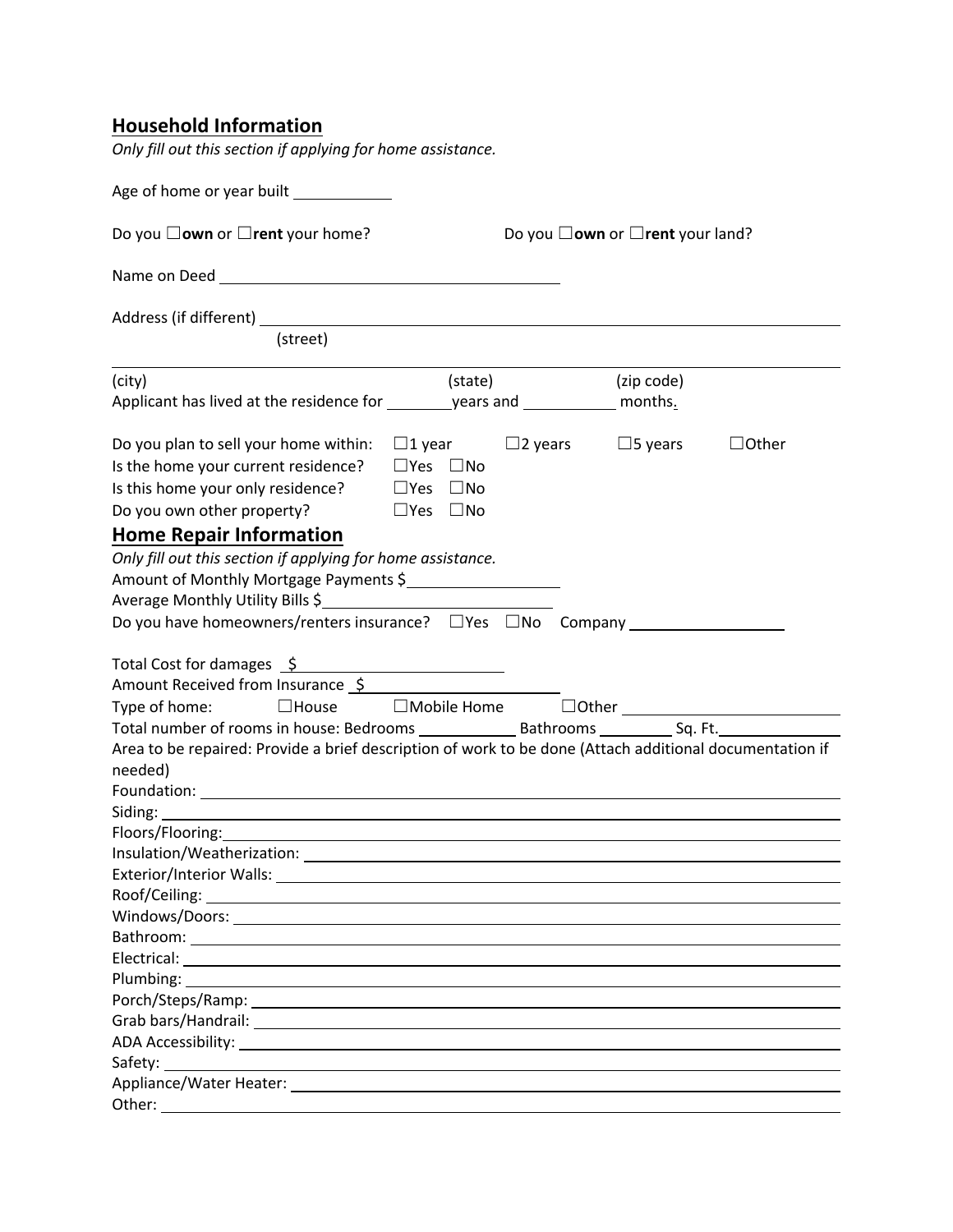# **Automobile Information**

*Only fill this section out if applying for auto assistance.* 

| Make | Model | Year |
|------|-------|------|
|      |       |      |
|      |       |      |
|      |       |      |
|      |       |      |
|      |       |      |
|      |       |      |

Do you have automobile insurance? ☐Yes ☐No Company